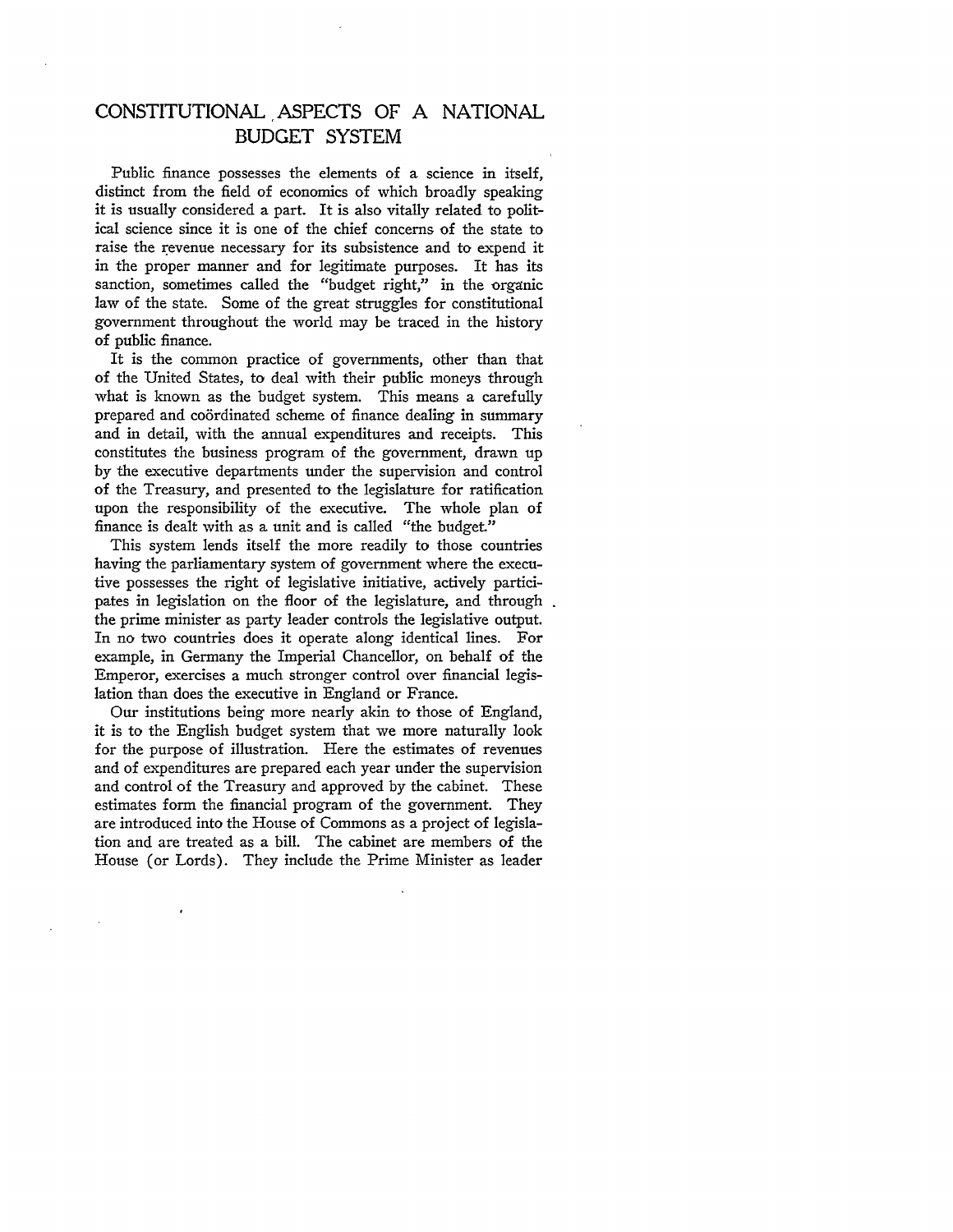of the majority party, the Chancellor of the Exchequer who represents the Treasury, and all of the heads of the great executive departments.

No changes are made in the government's program of finance without the government's consent. Any enforced change in the face of government opposition, on any serious item, would lead to the resignation of the cabinet or to a new election. The House of Commons inherently possesses complete control over all financial legislation. It has, however, by a standing order,<sup>1</sup> dating from 1713, yielded the initiative in financial legislation to the cabinet, at the same time holding the executive branch of the government to a strict responsibility for the expenditure of the money in exact accordance with the terms of the parliamentary grant.

The budget in England is ordinarily ratified as introduced. Parliamentary control is exercised through its Select Committee on Estimates, its Public Accounts Committee, and the Comptroller and Auditor-General who is a parliamentary officer. The budget is treated as a unit in all of its stages-as to preparation, ratification, execution, audit and control.

The provisions of the Constitution of the United States relating to public finance are as follows:

> "All bills for raising revenue shall originate in the House of Representatives; but the Senate may propose or concur with amendments as on other bills." $-(Art. I,$ Sec. 7.)

> "The Congress shall have power to lay and-collect taxes, for the common defense and general welfare of the United States  $\dots \dots \dots \dots \dots \dots$

To borrow money on the credit of the United States.

To raise and support armies, but no appropriation to that use shall be for a longer term than two years. To provide and maintain a Navy."-(Art. I, Sec. 8.)

"No money shall be drawn from the Treasury, but in consequence of appropriations made by law: and a regular statement and account of the receipts and expenditures of all public money shall be published from time to time."--(Art. I, Sec. **9.)**

"The Congress shall have power to lay and collect taxes on incomes, from whatever source derived, without apportionment among the several states, and without regard to any census or enumeration." $-(Art. XVI.)$ 

<sup>1</sup> S. O. 66. See also: May's Parliamentary Practice, 11th ed., p. 545.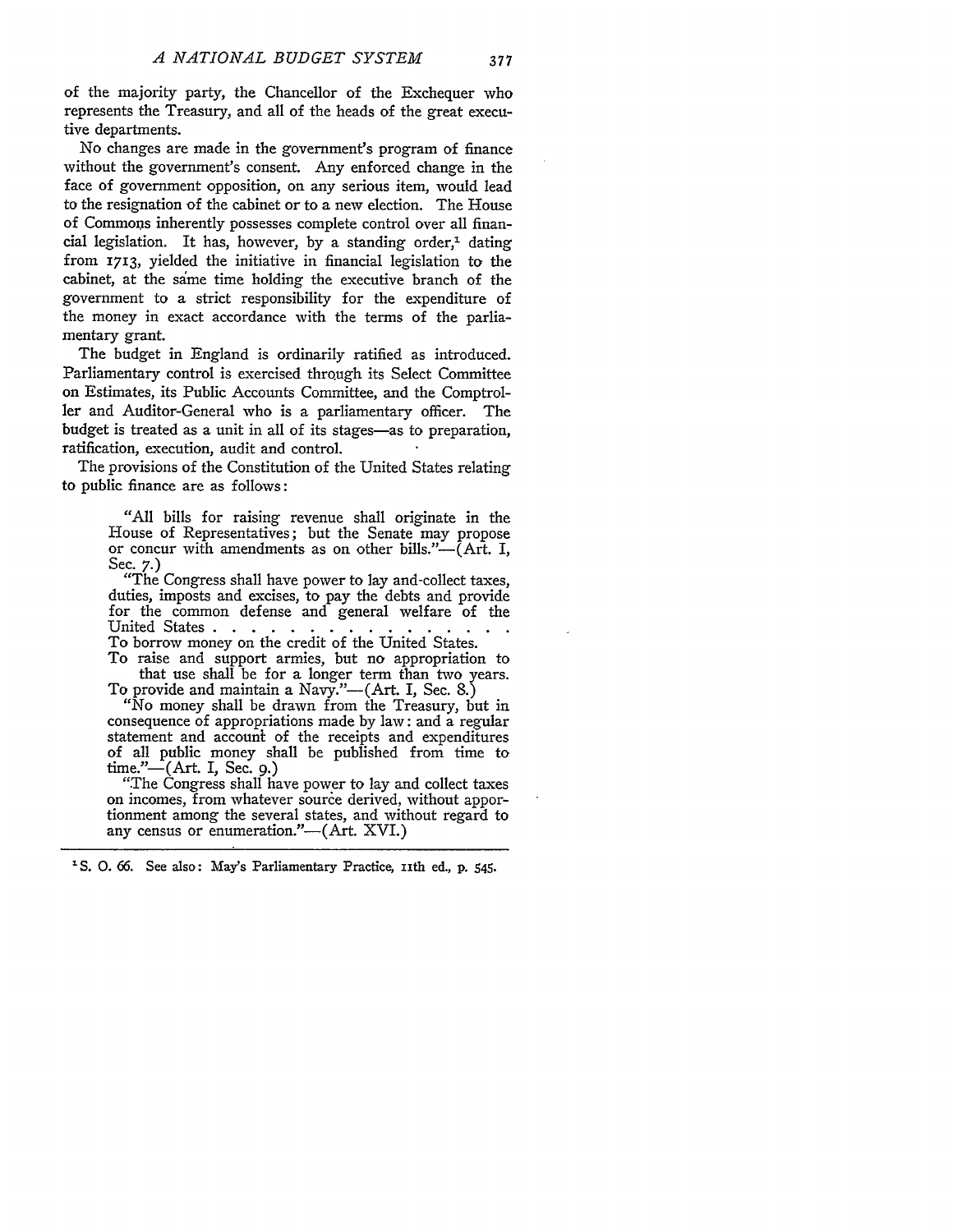As bearing indirectly on the subject of public finance the following provisions may also be cited:

> The Congress shall have power "to make all laws which shall be necessary and proper for carrying into execution the foregoing powers, and all the powers vested by this Constitution in the government of the United States, or any department or officer thereof." $-$ (Art. I, Sec. 8.)

> "Each House may determine the rules of its proceedings."--(Art. I, Sec. **5.)**

The President "shall from time to time give to the Congress information of the state of the Union, and recommend to their consideration such measures as he shall judge necessary and expedient; ........ **.** he shall take care that the laws be faithfully executed."-(Art. II, Sec. **3.)**

These provisions constitute the budget right of the federal government. The strategic position of the Congress can be readily seen. Its control over every phase of financial legislation is complete. The executive, save his power of veto, is made responsible only for giving the Congress information, for recommending measures, and for the execution of the laws. He is not, by virtue of the expressed letter of the Constitution, made a participant in legislation.

As contrasted with the development of financial procedure in foreign countries, the Congress of the United States has followed a policy of increasing decentralization. There was created in **1795** the Ways and Means Committee. It was made a standing committee for each session until 18o2, when it was made a permanent standing committee.

From the time of its creation until 1865 the Ways and Means Committee had charge of all of the bills for the raising of revenue and all of the annual appropriation bills. The whole plan of finance was thus in the hands of one committee of the House. In 1865 the Appropriations Committee was created to take over all bills relating to expenditures, leaving to the Ways and Means Committee its present function of dealing with revenue bills only. In 1883 the Committee on Rivers and Harbors was created to take over all bills relating to the improvement of rivers and harbors.

In 1885 the present committee system of appropriating money was established. Bills relating to appropriations for the following services were taken away from the Committee on Appropriations and distributed as follows: For the diplomatic and consular service to the Committee on Foreign Affairs; for the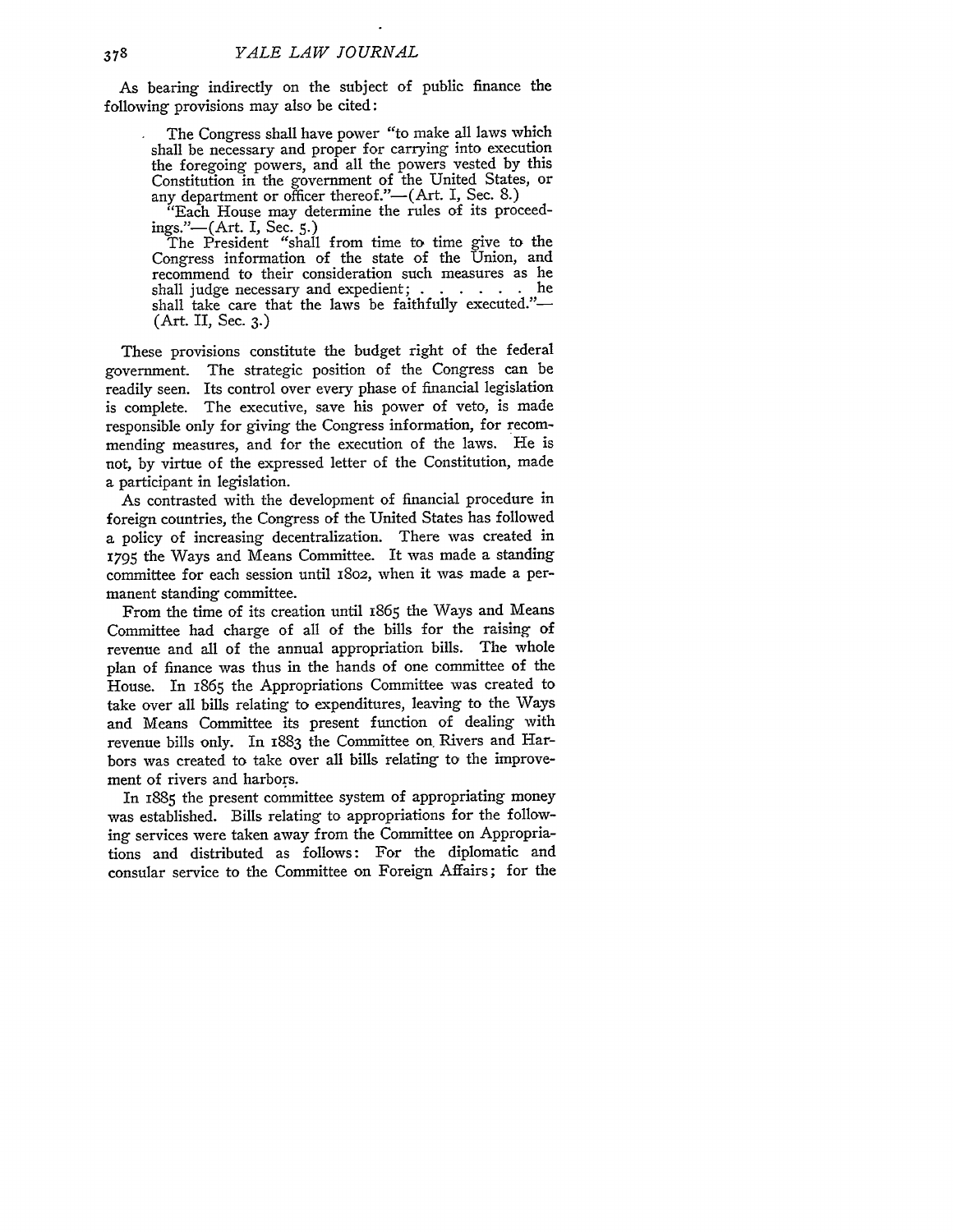military establishment to the Committee on Military Affairs; for the naval establishment to the Committee on Naval Affairs; for the Indian service to the Committee on Indian Affairs; for pensions to the Committee on Pensions; for the Post Office to the Committee on Post Offices and Post Roads; for the Department of Agriculture to the Committee on Agriculture; for claims against the government to the Committee on Claims. This left in the hands of the Appropriations Committee the following bills: Legislative, executive, and judicial appropriations; sundry civil appropriations; fortifications; District of Columbia; and the deficiencies appropriations.<sup>2</sup>

Thus it is seen that the work of financial legislation of the House is divided among nine different committees. These Committees work independently of each other. There is no attempt at co6rdination in relation to expenditures and no possibility of coördination of revenues and expenditures, since the Committee on Ways and Means has no organic connection with the spending committees. No plan of finance is presented in advance; in fact there is no unified plan at all. A complete view of the financial legislation of the government cannot be obtained until after the close of the session of Congress. There is no preview and no coördination. There is retrospect only.

The executive as such has no responsibility for the nation's finances except to spend the grants according to law. He may make recommendations to the Congress for certain financial legislation but these are treated as suggestions only. He may also exercise his power of veto over a financial measure of which he disapproves. The relation of the Secretary of the Treasury to public finance is clerical. He has no active control over any of the vital processes. The annual book of estimates of expenditures do not form a part of the legislative program. The Secretary has no power to criticise or revise them. They are submitted to Congress just as they come from the heads of the various departments. There is no attempt at coördination. They are not really estimates but are requests from the spending departments for funds for another year, the request from one department being unrelated to the request from another.

The spending committees of the Congress treat these so called estimates as suggestions-but suggestions not from the Secretary of the Treasury but from the heads of the departments concerned. In preparing a given appropriation bill the committee

<sup>&#</sup>x27;See The Need for a National Budget. H. R. Doc. 854, **62d** Congress, **2d** Session, p. *94, ff.*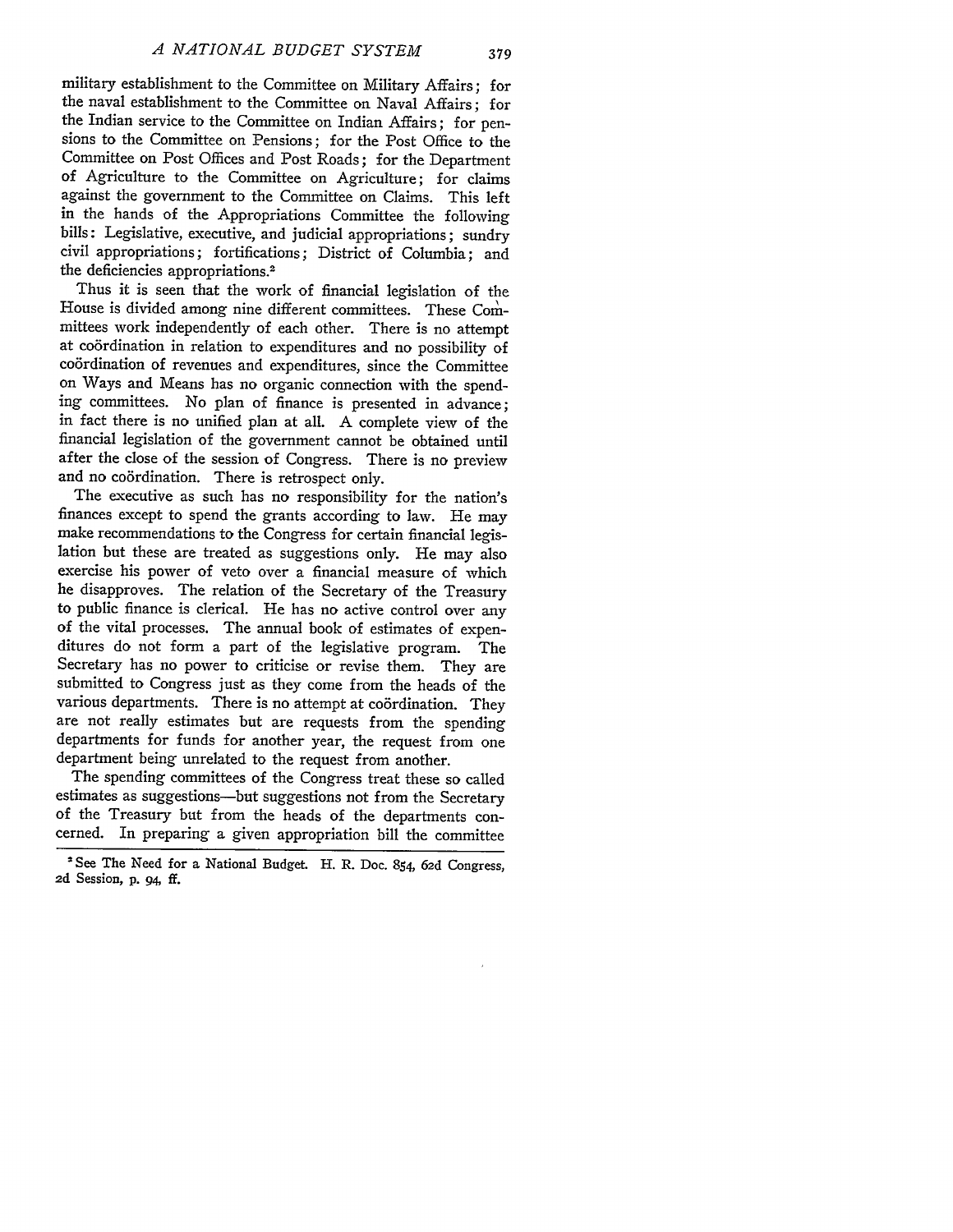calls the head of the department before it and submits him to a cross examination. They may also examine a number of other persons interested. They then proceed to draft the bill as they see fit. This process goes on simultaneously in the nine committees of the House and is often repeated in corresponding committees of the Senate. After the bills have been thus prepared and reported they are still subject to amendment, and to the addition of new items even to the complete alteration of the bill by private members on the floor.

The Congress therefore has for more than a century exercised complete control over all phases of the financial program. It treats money bills as other bills, exercising the legislative initiative in respect to them also.

Now it is proposed to supplant the present system by a national budget system. And in this connection we are not considering here the compromise proposed whereby the Congress will exercise all of its present powers through a budget committee or through an enlarged and reorganized appropriations committee. The budget system ordinarily advocated involves, as its prime factor, the relinquishing of the initiative in financial legislation to the executive by the Congress.

What constitutional changes would be effected in the accomplishment of such an aim? In the first place the executive branch of the government would occupy a new preeminence in our constitutional system. The President would possess the functions of a Prime Minister in relation to public finance. He would take the responsibility for the preparation of the budget. Com-' plementary to this the Congress would yield its power of amendment by way of increasing any item in the budget, and also its power to introduce any bill making a charge upon the Treasury, without the consent of the executive. The President therefore would, through the Cabinet, settle all matters of financial policy, and prepare in advance of the sitting of the Congress a complete unified financial program-a budget-coördinating the estimates of the spending departments, and balancing proposed expenditures with estimated and proposed revenues.

This budget would be made public at the opening of the Congress each year. The Congress would retain the power of complete control by ratifying it and seeing that no money was spent except in strict accordance with the legislative grant. The work of the Congress would be greatly simplified. The time of the committees would be devoted more largely to substantive legislation leaving the technique of departmental finance to be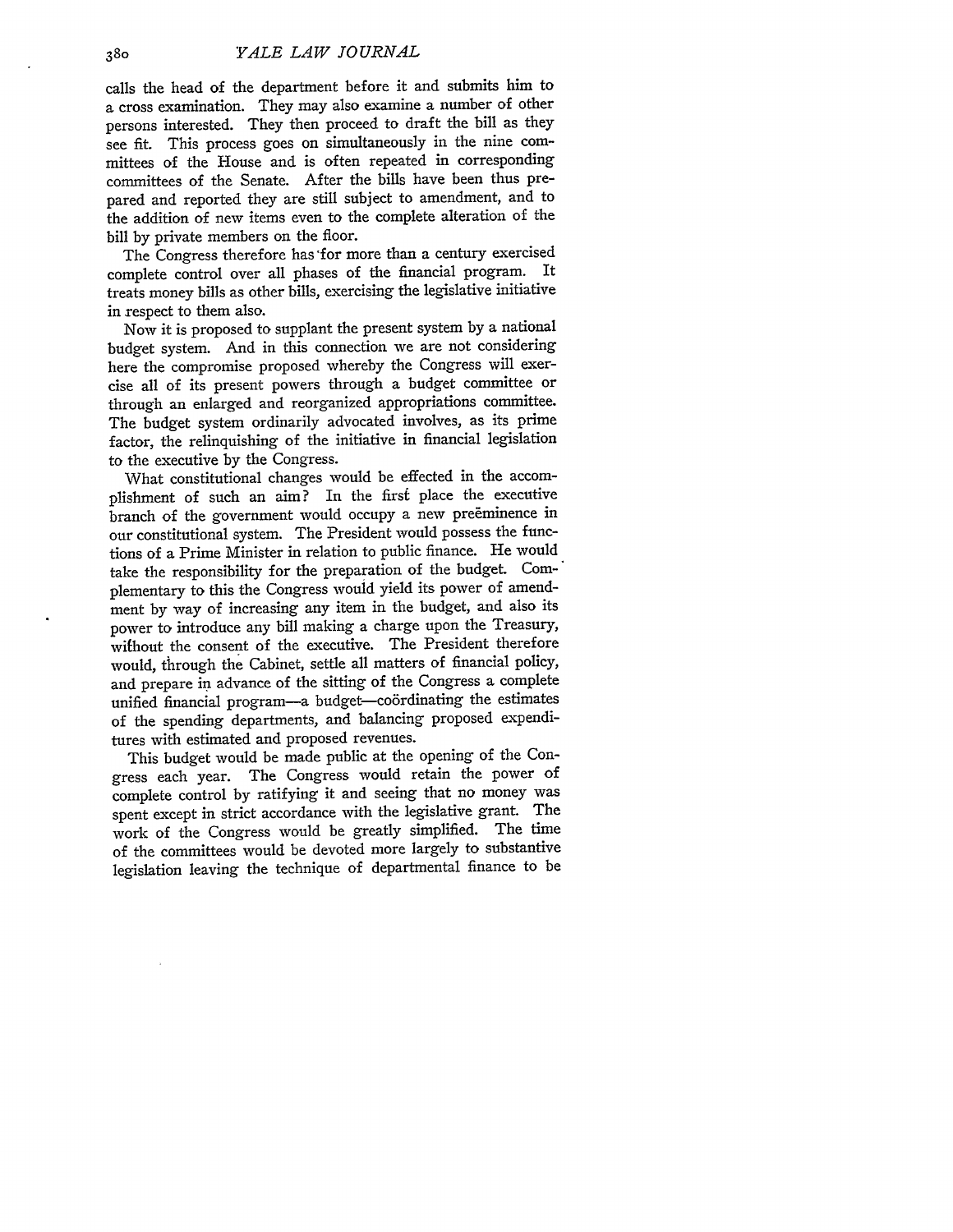worked out by the experts in the various spending departments, under Treasury supervision.

The position of the Secretary of the Treasury would have a new meaning. Its function would cease to be merely clerical and administrative. The Secretary of the Treasury would become the finance minister of the United States, and as such would occupy a position of tremendous importance in our constitutional system. Although the President would, in theory, be responsible for the budget, the Secretary would bear the chief burden and exercise the actual authority.

He would, in behalf of the Treasury, become immediately responsible for the estimates of expenditures. They would be prepared under his supervision. He would have the ultimate decision, outside of matters of policy, of all new projects making a charge upon the Treasury, all increases over the previous appropriations, and over the renewal of the existing grants. Instead of appearing before the committees or sub-committees of the Congress, the heads of the spending departments would submit all of their proposals to him for approval. The detailed annual estimates which are now submitted to the Congress through him in an unrevised form would be submitted to his office. Here they would be examined by experts, scrutinized, criticised, and coördinated into a unified annual program to be approved by the Secretary and, as to policy, by the Cabinet. The Treasury would at all times keep in close touch with the spending departments in order intelligently to pass upon their proposed expenditures.

Thus the Secretary of the Treasury would control the budget in its preparatory stage. This means that under the national budget system he would in fact become the initiatory force in all financial legislation, a position vastly superior to the one he now holds.

His control over the expenditures in the fighting branches of the government, Army, Navy and Fortifications, would naturally be of a perfunctory nature, as these expenditures involve matters of high policy as well as a peculiar professional skill and technique which could only be intelligently acted upon by the heads of these branches. His relations to these would be to present the condition of the Treasury and see that no projects are undertaken which cannot be met out of existing or proposed funds.

The Secretary of the Treasury, in addition to control over the preparation of the estimates of expenditures, would also at the same time prepare estimates of the revenues which the existing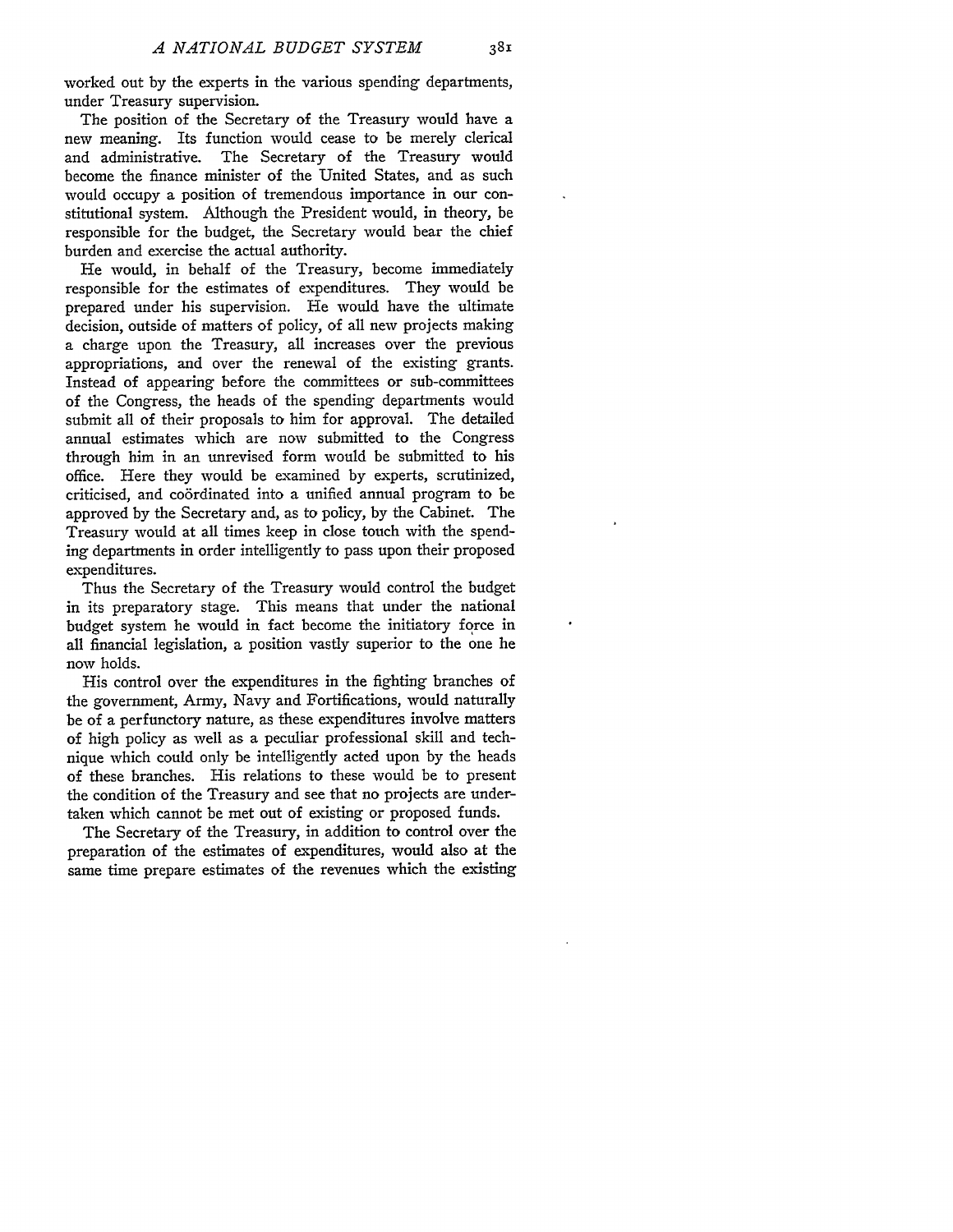system of taxation would bring in. If they appeared insufficient to meet the estimated expenditures he would have to devise, under the direction of the President, new methods of meeting the deficiency. If they appeared in excess of expenditures he would propose certain reductions in taxation. His duty would be to see that revenues balanced with expenditures, striving on the one hand to avoid a deficit and on the other a surplus.

This work of the Secretary of the Treasury would precede the meeting of the Congress in December. The budget would be prepared, approved by the President and the Cabinet, and submitted to the Congress early in December. It would contain in summary and in detail the whole scheme of governmental finance for the coming fiscal year both as to money to be spent and revenues to be raised. The executive branch of the government, to whom the money is to be entrusted for expenditure, would assume responsibility to the Congress and to the people for the budget.

The budget would be introduced into the House as a bill. It would go through the usual stages. Its passage would mean the ratification of the government's program.

Another innovation in this connection in our constitutional system is the proposal that the members of the cabinet be granted a seat in the House and a voice, but not a vote, in the proceedings relative to the budget. This procedure would follow as a necessary consequence upon the adoption of the budget system. It would be the program of the executive branch of the government. There would be many items of a technical nature to be explained and questions of governmental policy to be defended. This need would be met by having the proper representatives of the government present to meet criticisms, to answer questions, and to make the desired explanations.

Thus we see that the implications of a budget system are increased power and responsibility for the President, a new function for the Cabinet in deciding matters of financial policy and in representing them on the floor of the House, a real responsibility on the Secretaries of War and Navy respectively for expenditures, and an elevation of the position of the Secretary of the Treasury to that of finance minister in a real sense of the word. So much for the executive branch of the government.

On the other hand the committee system of making appropriations would cease. The budget bill would be recognized as an administration measure. The Congress would relinquish its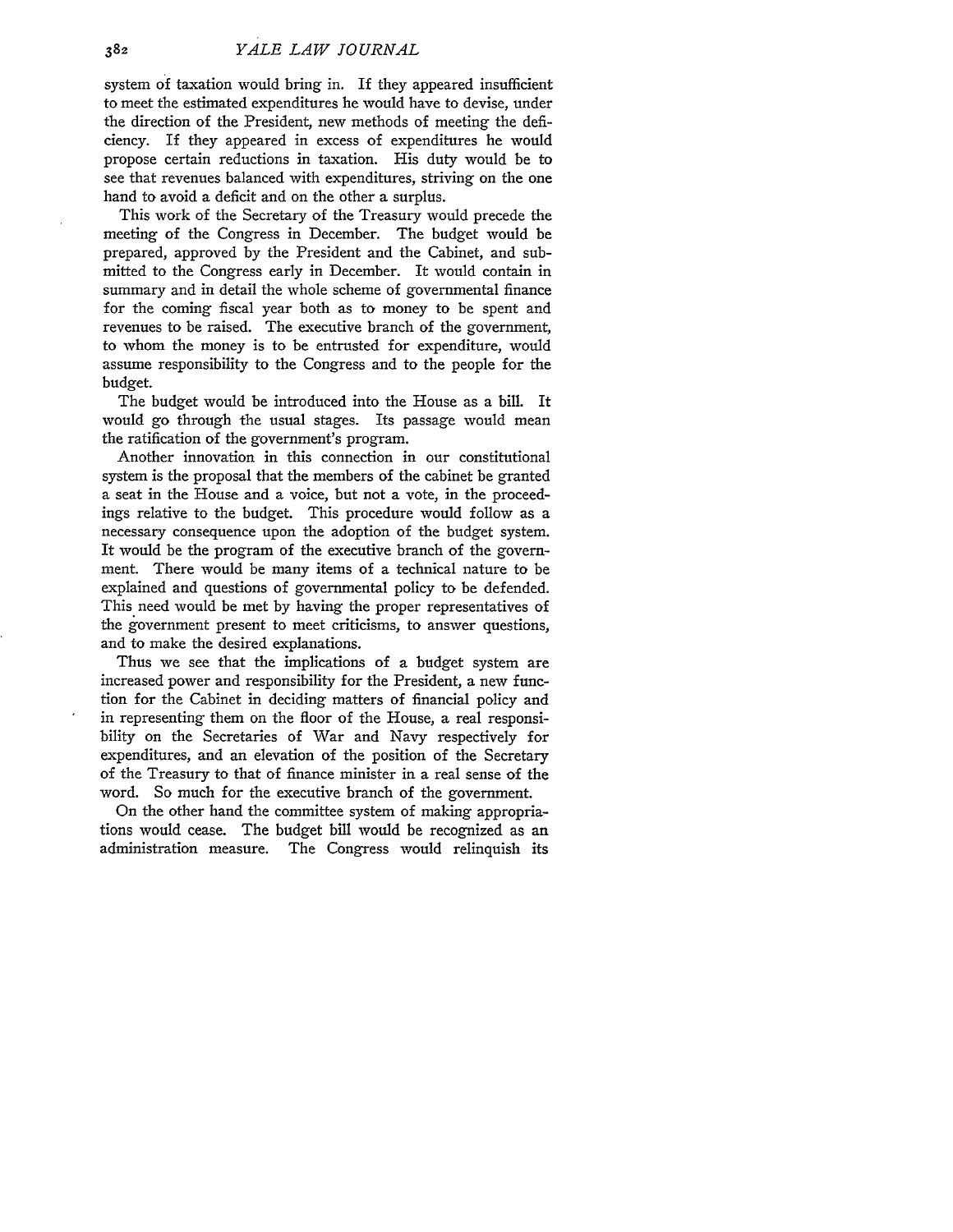power to add any new item, to increase any item, or to consider any measure which would impose a burden upon the Treasury unless such a measure had the sanction of the executive.

Granting that the adoption of such a system is desirable, could it be accomplished under the present terms of the constitution? Is it possible under the general provisions of the constitution to develop a system of procedure to which a national budget system as above indicated could be adopted? Apropos of this discussion we have seen that the present committee system of financial procedure in the Congress rests upon no higher authority than the rules of the House and the Senate, the ultimate basis being the general provision of the Constitution that each house shall have the power to determine the rules of its own proceedings.<sup>3</sup>

The constitution has imposed upon the President the obligation of periodically informing the Congress as to the state of the Union. Here is a strong point of contact for budgetary procedure. Coupled with the provision that he shall recommend to the Congress such measures as appear to him necessary and expedient (Art. II, Sec. 3), we are given a basis for the exercise of the initiative by the executive in financial legislation. He can and does now appear before the Congress and in person advocates the passage of legislation. A special adaptation of this procedure could easily be made applicable to budgetary legislation.

In order to make effective the complete executive initiative in budgetary legislation a simple but radical change in the rules of the House and of the Senate would have to be made. This is the crux of the whole matter. The present committee system of financial control would have to be abolished. A new rule would have to be adopted which would provide in effect that no charge shall be made upon the Treasury except upon the request of the executive. A similar rule would follow fixing the authority of the executive to provide revenues. This would mean that the Congress would relinquish the power to consider money bills other than those introduced upon the authority of the President.

Supplementary to this a further rule could be made extending the privileges of the floor to the members of the Cabinet. The vote of course could not be extended, but under the budget system the actual vote is not necessary. The personal presence

<sup>&#</sup>x27;Art. I, Sec. 5.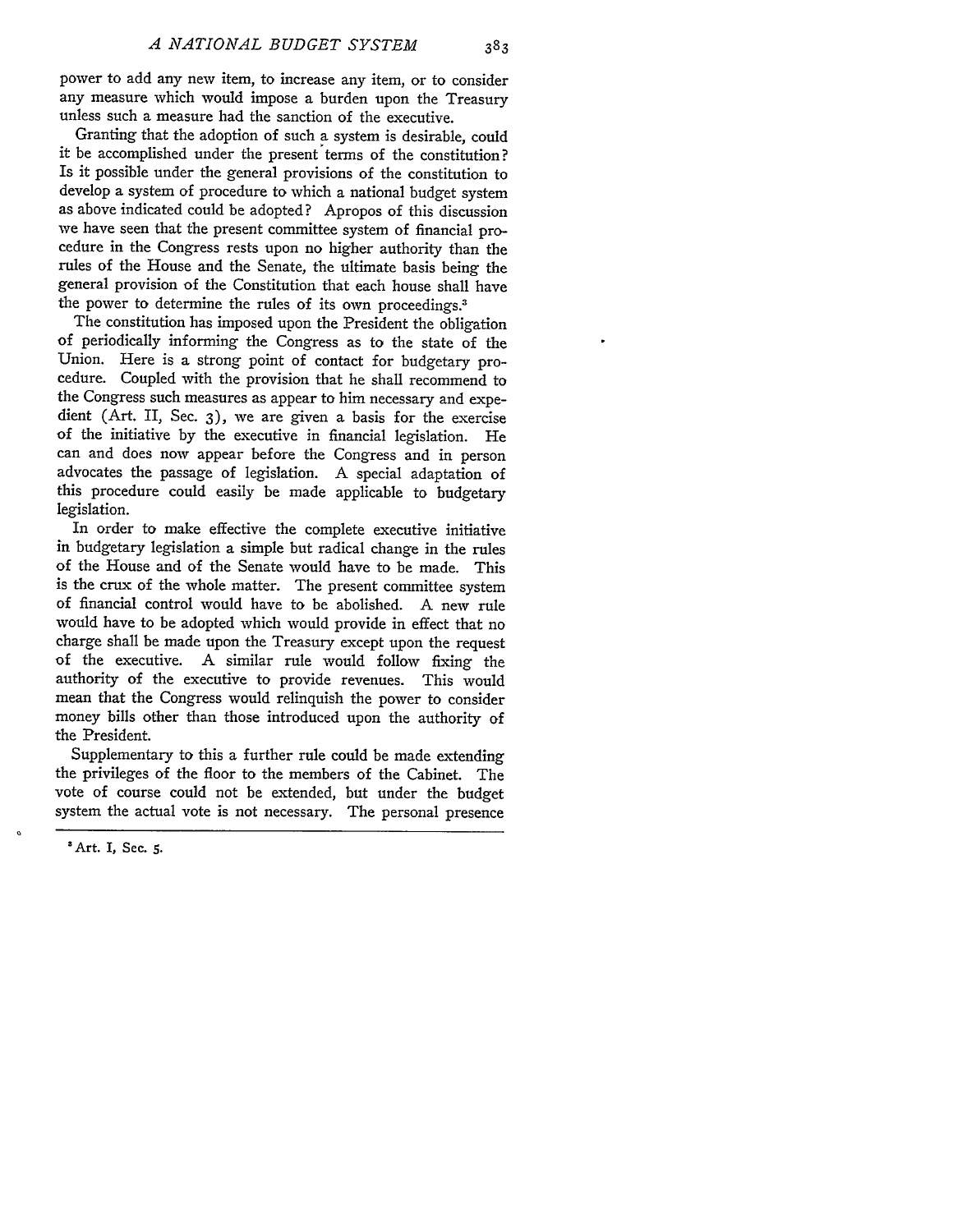of the President's representatives with a voice in the discussion of the budget, especially as to explanation and defense, is  $\cdot$ sufficient.

The passage of one statute would be needed to strengthen the control of the Treasury especially over the initiatory budgetary processes. The Secretary of the Treasury would have to be thus empowered to classify, revise, reduce, and coördinate the departmental estimates and stand responsible for them. In like manner would be made his authority over the revenues. The Congress has the power to do this under the general provisions of the Constitution above cited.<sup>4</sup>

The Congress can alter its method of procedure relative to the business before it, and can provide by statute for the further limitation of its power by delegating certain functions to certain executive officers, but the Congress cannot escape its constitutional responsibilitiy for the ultimate control over the nation's purse. The constitution specifically provides that "no money shall be drawn from the Treasury, but in consequence of appropriations made by law" (Art. I, Sec. 9) and that "the Congress shall have power to lay and collect taxes, duties ..... **... to** borrow money . . . . . to support armies . . . . . to maintain a navy" (Art. I, Sec. 8). The authority to levy the tax and the authority to appropriate money must forever remain with the Congress. There appears nothing here, however, which would in any way obstruct or limit the operation of the budget system.

From the foregoing situation it appears quite feasible to adopt a complete national budget system without making any change in our written Constitution. A few amendments to existing statutes and few changes in the rules of the House and Senate would provide the necessary modus operandi. The transition, so far as its legal phases are concerned, could be made easily and quickly.

There are, however, practical difficulties besetting the inauguration of so radical a change in our methods of procedure in financial legislation. We have always clung to the constitutional theory of separate and coördinate governmental powers. The constitution was framed under that influence. It has been handed down as a tradition. It has made itself felt in the governmental organizations of our states and even in the lesser units of counties and cities. How then could we reconcile the apparent giving

<sup>&</sup>quot;Art I, Sec. **8.**